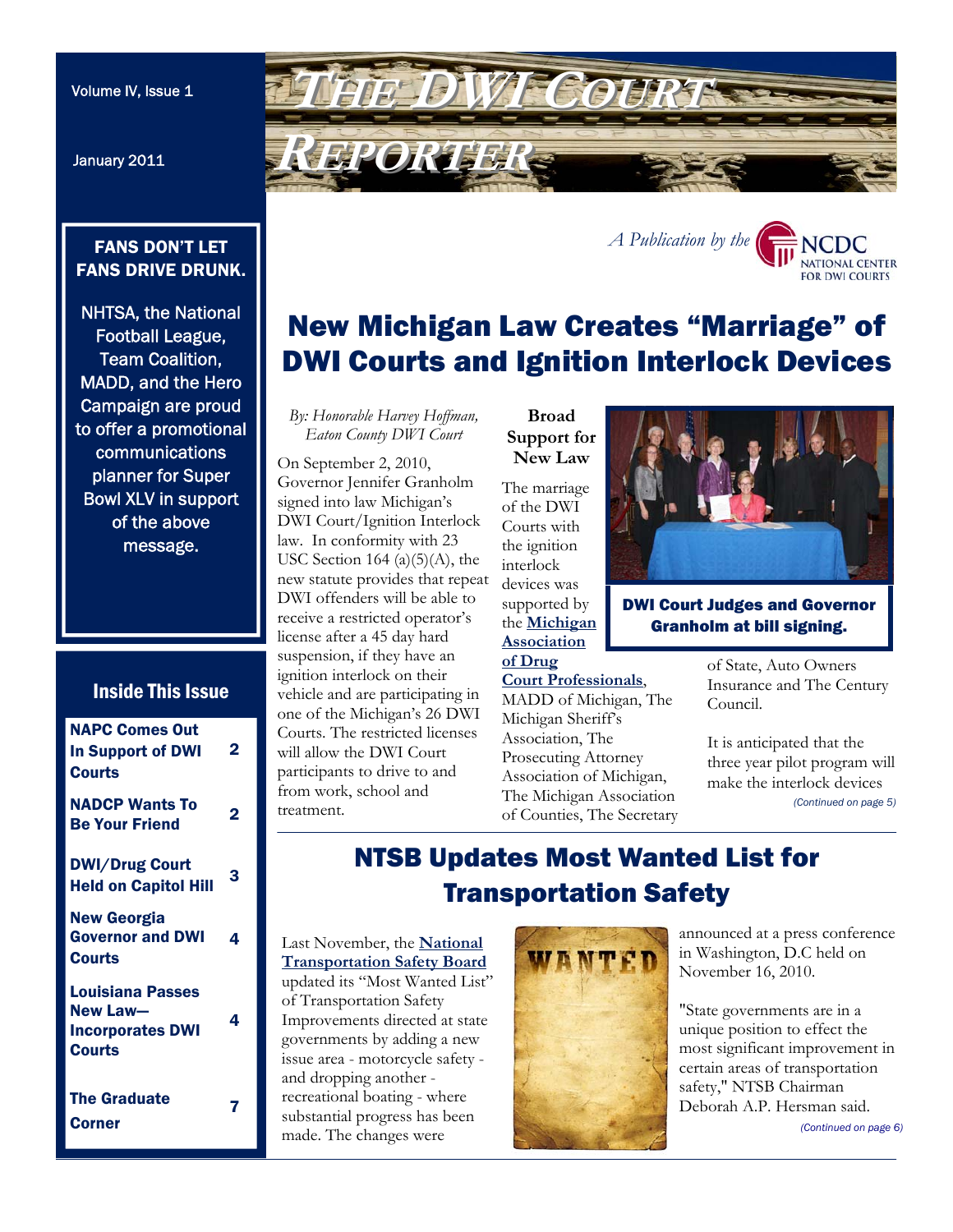### NAPC Comes Out in Support of DWI Courts

#### <span id="page-1-0"></span>The **National Association of [Prosecutor Coordinators \(NAPC\)](http://www.napcsite.org/)**

is the latest national organization to officially endorse DWI Courts. NAPC is the nation's only national organization of prosecutor coordinators and promotes the exchange of ideas and information and the development of programs and services for the mutual benefit of state prosecutor coordinators and prosecutors.

In endorsing DWI Courts, NAPC released a resolution which strongly supports the establishment of DWI Courts for hardcore DWI offenders.

"Prosecutors have always been committed to removing the impaired driver from the nation's roadways and we now know that DWI Courts are one of the most effective tools we have to meet this goal," said NAPC President Rob Kepple. "Hardcore drunk drivers are not

impacted by the same general deterrence methods as most impaired drivers. DWI Courts ensure accountability for these individuals while providing the structure, supervision, and treatment to permanently change their behavior. We are honored to work with the National Center for DWI Courts on the important work of expanding the reach of these courts."

NAPC endorsement comes as DWI Courts continue to spread across

the country. There are currently over 500 DWI Courts designed specifically to address the root cause of hardcore, impaired driving: alcohol addiction. The rapid expansion of these courts and their proven effectiveness is changing the mindset of criminal justice professionals and affecting how DWI offenders are handled.

["The Natio](http://www.napcsite.org/)nal Center for DWI

Courts is thrilled to count NAPC among our many partners," said David Wallace, Director of the National Center for DWI Courts. "NAPC's endorsement of DWI Courts sends a strong message to prosecutors and all professionals working in the criminal justice system

"Prosecutors have always been committed to removing the impaired driver from the nation's roadways and we now know that DWI Courts are one of the most effective tools we have to meet this goal," said NAPC President Rob Kepple.

that DWI Courts provide the accountability and treatment hardcore drunk drivers require to forever change their behavior. The support of prosecutors is critical to the advancement of DWI Courts as a more effective option than just the application of a

conviction, punishment and probation." NAPC's endorsement comes at an important time for DWI Courts. Over the next several months NCDC will be working to further expand the DWI Courts by working closely with state legislators, prosecuting attorneys, and law enforcement agencies across the country to encourage their growth and protect the community.

NAPC's endorsement of DWI Courts can be found online, along with other official endorsements, at [www.DWICourts.org o](http://www.dwicourts.org/ncdc-home/)r clic[k here.](http://www.dwicourts.org/learn/endorsements)  For information on how your organization can partner with the National Center for DWI Courts, contact David Wallace at dwallace@dwicourts.org

### NADCP Wants To Be Your Friend...on Facebook

NADCP has launched a new Facebook page under the name All Rise. The All Rise Facebook page will be your source for exclusive videos, contests, news, and information as well as a great way for you to communicate with us. You are encouraged to pass our page along to Drug Court alumni, colleagues, friends and family. Let them know the amazing work you do every day in Drug Court.

NADCP has already received incredible feedback on our first exclusive Facebook video of Drug Court graduates telling their stories of transformation. Look for more videos to be released in the coming weeks featuring some of NADCP's celebrity friends.





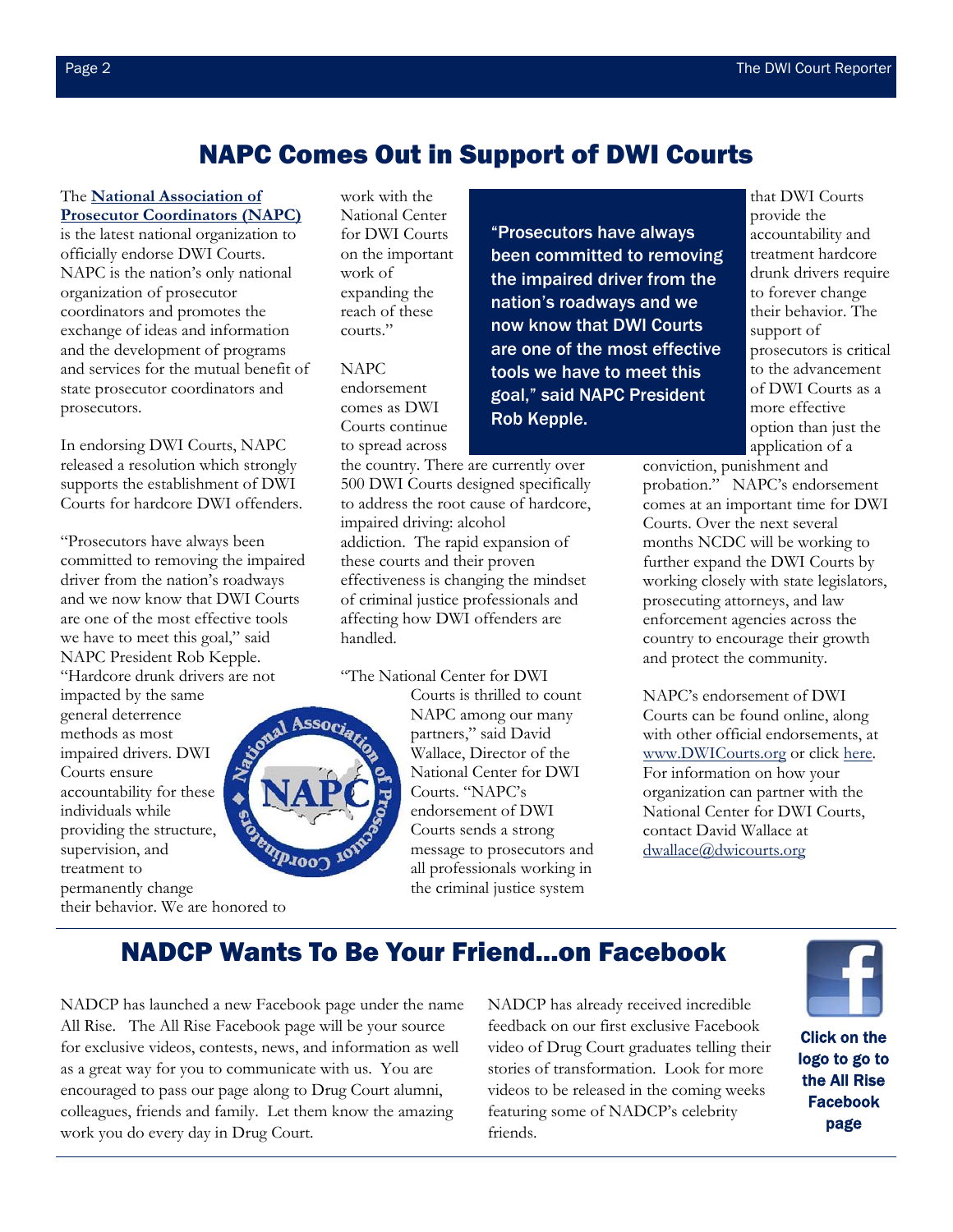### DWI/Drug Court Held on Capitol Hill

<span id="page-2-0"></span>For the participants and staff of Minnesota's Koochiching County DWI/Substance Abuse Court and Family Dependency Treatment Court, proceedings held on Friday, October 1, 2010, were unlike any other. Sure there were the usual encouraging words, rounds of applause, and congratulations, but this time they were delivered from over 1,300 miles away by a judge *and* a 17-term Congressman.

On that Friday, Judge Chad LeDuc presided over Drug Court with former U.S. Congressman James Oberstar (D/MN), former Chairman of the Transportation and Infrastructure Committee, via videoconference from the Chairman's office in Washington, DC. It was the first time a Drug Court session had ever been held from a Congressional Office Building. "Judge LeDuc is using new tools and techniques to administer justice more efficiently and effectively, but he is not losing sight of the human side of the justice system," said Congressman Oberstar.

Judge LeDuc has presided over DWI/ Drug Court via videoconference before. His three DWI/Drug Courts are located 150 miles apart in rural Minnesota which occasionally necessitates him to hear cases via videoconference when he can't make





the drive in time to be there in person. "We have to be able to serve the people when we need to serve them and this is a tool that allows us to do so," he said. Judge LeDuc was in Washington, DC to meet with Members of Congress about Drug Court.

"I was honored to watch Judge Chad LeDuc preside over Drug Court via the internet hook up from our conference room this morning," said Congressman Oberstar. "The proceeding represented everything that is right and good in our criminal justice system. He engaged each person who came before him in a personal, friendly and

firm manner, encouraging those who are winning their battle with drugs to find redemption and administering incarceration and treatment to others who continue to endanger themselves and the community. It was a reminder

to me that America's fine justice system is built by professionals of the highest caliber."

One by one, participants stood before a large screen and spoke to the judge as if they were face to face. "I hear you have been behaving yourself. You doing any woodcutting?" Judge LeDuc asked a one man. "Oh, yeah I

cut a cord yesterday, storing up for winter," was the reply. Another participant asked the judge if he would preside over her wedding. "I only do weddings for close friends and family. I consider you very dear friends and would be honored," replied the Judge.

Congressman Oberstar, who also visited the court last February, applauded participants for "restoring their lives" and "rediscovering themselves and helping others to rediscover themselves."

"I like that Congressman Oberstar sat in on the discussion. I felt like he had interest in our stories and

"It was a reminder to me that America's fine justice system is built by professionals of the highest caliber." James Oberstar

wasn't just pretending to hear us. I like that he is interested in small communities and is able to take these concerns to Washington." remarked one

participant following the hearing. "I was so nervous, but I thought it was pretty cool. You don't expect someone like Congressman Oberstar to sit and listen to stories of people like us," said another.

When it came time for the Congressman to leave, Judge LeDuc thanked him for his tremendous support. "I think this is the best meeting we have had in this room," quipped the Congressman and laughter could be heard from 1,300 miles away.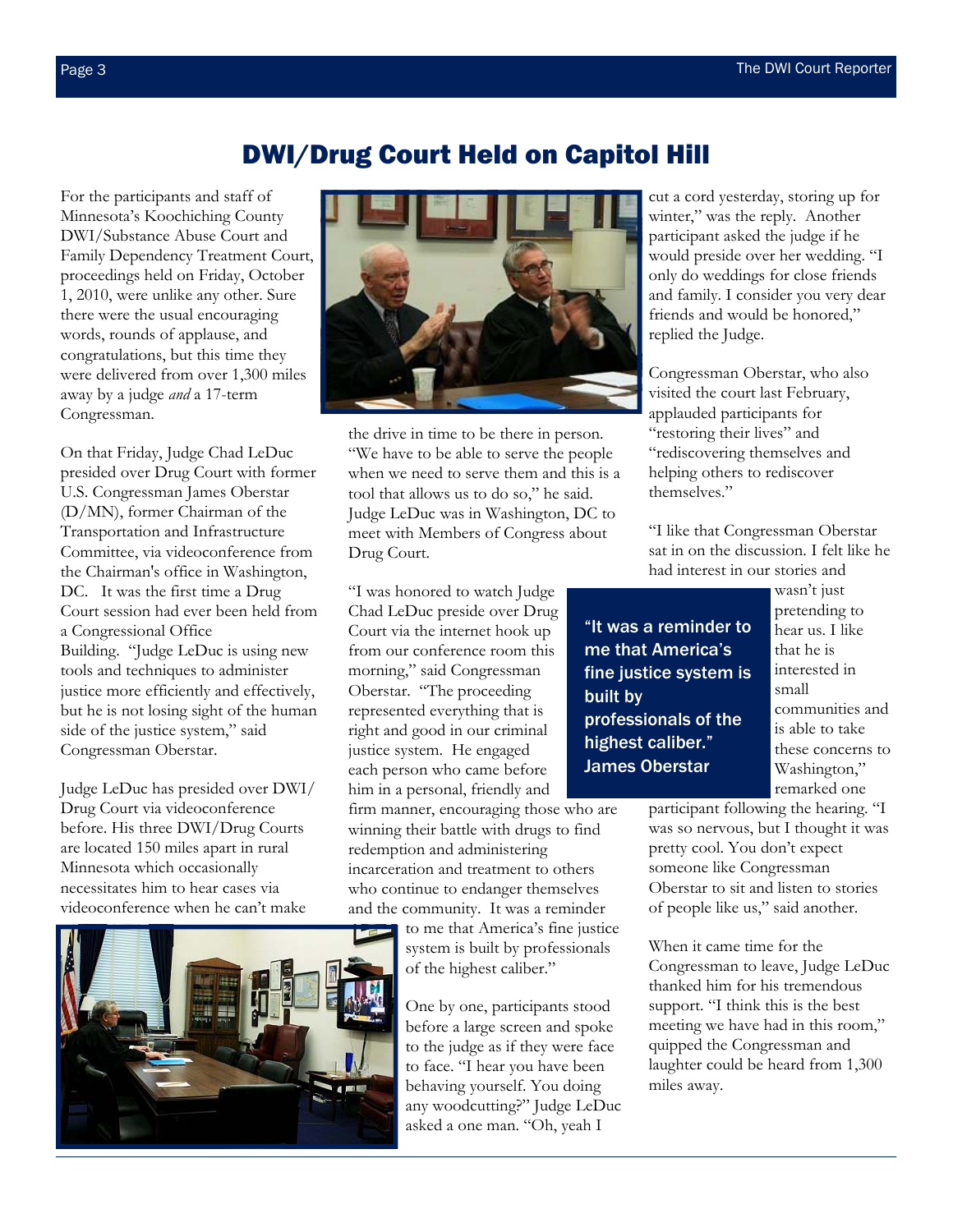### <span id="page-3-0"></span>New Georgia Governor Addresses DWI and Drug Courts in Inaugural Address

In his inaugural address to a small crowd of state lawmakers, supporters and state officials, Gov. Nathan Deal on Monday made crime and its cost his very first topic.

From Deal's prepared text:

"Presently, one out of every 13 Georgia residents is under some form of correctional control. It cost about \$3 million per day to operate our

Department of Corrections. And yet, every day criminals continue to inflict violence on our citizens and an alarming number of perpetrators are juveniles.

"College students should be concerned about their grades not whether they are



Nathan Deal

going to be mugged on their way home from class. Visitors to our cities should be treated as welcomed guests and protected. Families should not live in fear of gang violence and drive-by shootings. But most of all, our dedicated law enforcement officers must not be targets for criminals. Anyone who harms one of them harms us

all, for they embody the Constitutional mandate that government provide us with protection and security.

"Breaking the culture of crime and violence is not a task for law enforcement officials alone. Parents must assume more responsibility for their children.

Communities must marshal their collective wills; civic and religious organizations must use their influence to set the tone for expected behavior.

"For violent and repeat offenders, we will make you **"As a State, we cannot afford to have so many of our citizens waste their lives because of addictions."** 

pay for your crimes. **For other offenders who want to change their lives, we will provide the opportunity to do so with Day Reporting Centers, Drug, DUI and Mental Health Courts and expanded probation and treatment options. As a State, we cannot afford to have so many of our citizens waste their lives because of addictions. (emphasis added)** It is draining our State Treasury and depleting our workforce….."

## Louisiana Passes New Law on Felony DWI Offenders — Incorporates DWI Courts

In June of last year, the Louisiana legislature decided that the laws for felony DWI offenders needed to be updated. Part of that entailed increasing the mandatory minimum for felony offenses. The prior law provided that on a conviction of a third offense DWI, (a felony offense) the offender will be imprisoned for not less than one year nor more than five years and shall be fined \$2,000 and imprisoned for 45 days without benefit of probation, parole, or suspension of sentence. The court, in its discretion, could suspend all or any part of the remainder of the sentence of imprisonment.

The new law retained the prior law's requirements, and increased the

minimum imprisonment sentence from 45 days to one year without benefit of "probation, parole, or suspension of sentence." However, the new law also declared that: "The court may suspend, in whole or in part, the imposition or execution of the sentence when the following conditions exist: . . .

(iv) The court orders the defendant to do any of the following:

(aa) Enter and complete a program provided by the drug division of the district court….

#### **(bb) Enter and complete an established DWI court program, as agreed upon by the trial court and the district attorney."**

*Emphasis added. Act No. 801 of 2010.* 



The Louisiana State Capitol building

This law went into effect on June 30, 2010, and it shows that another state has determined DWI Courts are an important tool in the effort to end hard core drinking driving.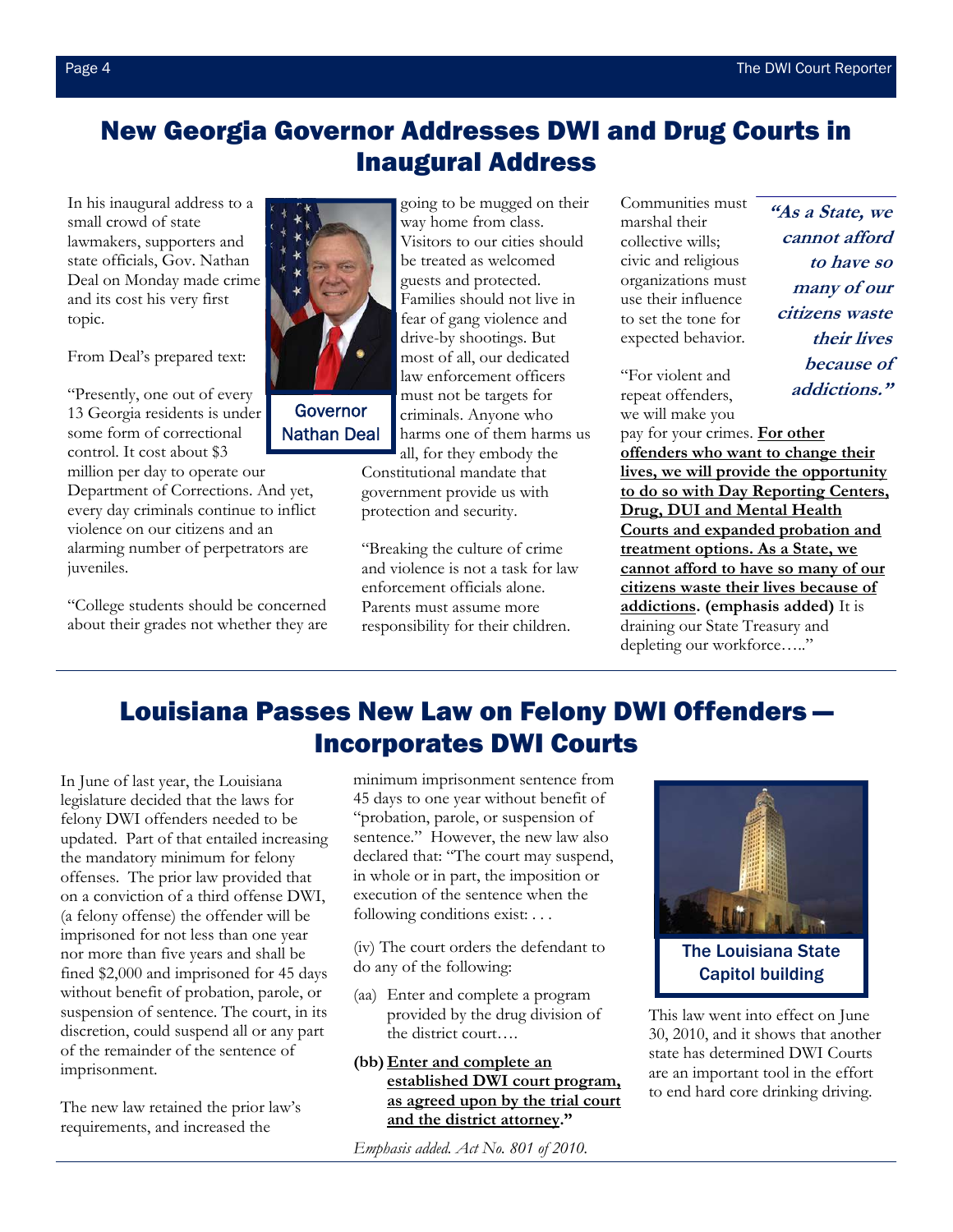### <span id="page-4-0"></span>New Michigan Law Creates "Marriage" of DWI Courts and Ignition Interlock Devices

#### *[\(Continued from page 1\)](#page-0-0)*

more effective. Studies have shown that interlock devices do a good job of

holding down DWI recidivism while the interlocks are on the vehicles. However, the same studies have shown that once the interlocks are taken off the vehicles, the DWI recidivism rates of participants eventually return to levels comparable to offenders who did not participate in an interlock program. Furthermore, as few as 22% of the individuals ordered to place interlocks on their vehicles actually comply.

By linking interlock use to DWI Court treatment and accountability, the recidivism rate of the program participants should not go up once the devices come off the vehicle. Furthermore, since the participants are closely monitored by the courts, much higher rates of interlock installation should be achieved.

#### **Creating New DWI Courts**

The new law should also greatly help DWI Courts. By providing a restricted license to DWI Court participants, it should be much easier for these individuals to comply with court ordered, treatment, employment and school. It should also make DWI Court look more attractive to potential participants. Finally, the availability of restricted licenses through DWI Courts has generated an unprecedented number of inquiries from courts around the state, as to the possibility of establishing new DWI or DWI Hybrid courts (Drug Courts that take DWI cases).

Many DWI Court judges, myself included, have expressed concerns about the use of ignition interlocks in DWI Courts. One big issue was



Bill signing with Governor Granholm

always, how can you identify the person making a blow? A number of interlock devices now come with a camera that takes a photo of the face of each person using the device. This goes a long way to providing proof as to the element of offender identification.

Most modern interlock devices also have data loggers built in, which are basically small computers. The data loggers store all relevant information for downloading at the interlock center. Interlocks also have an early recall mechanism that allows you to build in program requirements to fit probation orders. If probation orders are not complied with, a memo pops up on the interlock telling the participant that if they do not bring the vehicle in to the center for a download within twenty four hours, the car will not start anymore. E-mail communication from the interlock center to the desks of probation officers provide critical information in a timely manner.

#### **Taking Advantage of Technology**

Over the past year, in my court, we have been using photo equipped interlock devices for our high BAC first offenders. We are using the interlocks to not only control the car, but also as our alcohol testing mechanism. Three times a day the program participants go out to their driveways, place their faces in from of the camera and blow. If they miss a blow, or blow "dirty," the early recall mechanism is activated and they must bring the car in within twenty four hours. This has eliminated arguments that the program participants could not

make it to testing locations. It has also substantially reduced the cost of alcohol testing, the interlock charge being only \$4.00 per day. Eighty four percent of program participants ordered to place interlocks on their vehicles have complied. Our Probation Department is very pleased with the interlock alcohol monitoring program.

We live in challenging times. We need to take advantage of legislative opportunities as they present themselves. We also need to utilize rapidly evolving technology to make our programs more cost effective and beneficial to our program participants.

**Editor's Note:** *To obtain a copy of the two bills that were passed by the Michigan Legislatu[re and signed by Go](http://www.legislature.mi.gov/(S(scfhoc55htz2oibc4hc0cjz0))/mileg.aspx?page=getobject&objectname=2009-HB-5273&query=on)vernor Granholm,* **click here***.*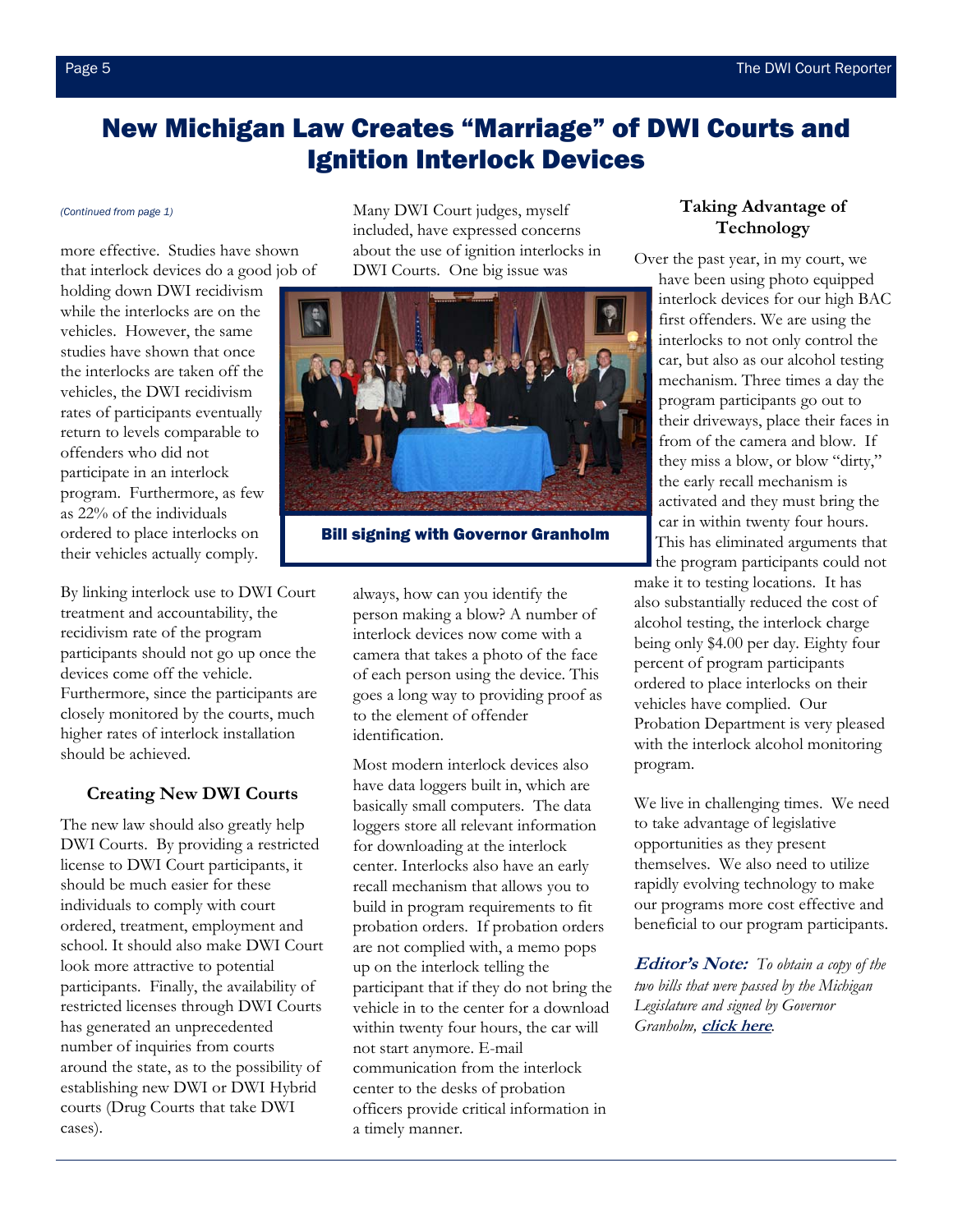### <span id="page-5-0"></span>NTSB Updates Most Wanted List for Transportation Safety

"Our Most Wanted List spotlights those states that have made noteworthy progress in better protecting the traveling public - and those that have not."



A few of the highlights of the Board's actions announced today follow.

#### **Improve Motorcycle Safety**

The NTSB added this new issue area to the list. From 1997 through 2008, the number of motorcycle fatalities more than doubled during a period when overall highway fatalities declined. Although the number of motorcycle fatalities fell in 2009, the 4,400 deaths still outnumber those in aviation, rail, marine and pipeline combined.

According to the U.S. Department of Transportation, head injury is the leading cause of death in motorcycle crashes.

The NTSB therefore recommends that everyone aboard a motorcycle be required to wear a helmet that complies with DOT's requirements. Currently, 20 states, the District of Columbia and 4 territories have universal helmet laws that apply to all riders. Twenty-seven states and one territory have partial laws that require minors and/or passengers to wear helmets. Three states—Iowa, Illinois and New Hampshire—have no helmet laws.

#### *[\(Continued from page 1\)](#page-0-0)* **Enact Primary Seat Belt Enforcement Laws**

In 2009, 55 percent of the 23,000 people who died as occupants in auto crashes were not wearing seat belts. Using lap/shoulder belts reduces the risk of fatal injury to front seat passengers by 45 percent and the risk of moderate-to-critical injury by 50 percent. The NTSB recommends that all states enact primary seat belt enforcement laws. Nineteen states still lack such laws, and 14 states and 2 territories that have primary enforcement laws need to expand them to all seating positions.

### **Eliminate Hard Core Drinking Driving**

The nation's deadliest drunk driving accident occurred 22 years ago, when a drunk driver hit an activity bus headon in Kentucky, killing 27 people. The driver had a history of impaired driving convictions, and had a blood alcohol level of 0.26 percent that night. Since 2001, more than 81,000 persons have been killed by hard core drinking drivers. The NTSB recommends an 11 -step model program to combat this deadly epidemic. Six states (California, Nebraska, New Hampshire, Ohio, Utah and Virginia) have a sufficiently rigorous program that the NTSB considers acceptable action. However, 23 states have achieved insufficient progress on the issue. The remaining states and territories have partially complied with the recommendation.

A complete package explaining state actions on all these recommendations, including easy-to-follow maps, is available on the Board's website at [www.ntsb.gov/Recs/mostwanted/](https://www.ntsb.gov/safety/mwl/Pages/default.aspx) state\_issues.htm.

**Editor's Note:** *One of the items included in NTSB's Most Wanted List to eliminate Hard Core Drinking Driving is for states to implement "special sanction court-based programs such as DWI Courts for hard core DWI offenders." During the November press conference, Dr. Mark Rosekind, NTSB Board member, specifically addressed the hardcore drinking driver issue. What follows are some of his remarks.* 

"Last year, 10,839 people were killed in traffic crashes that involved an alcoholimpaired driver. That is over four times as many deaths as all fatalities in aviation, rail, marine, pipeline, and hazmat accidents combined. 10,839 fatalities is a staggering number and an unacceptable loss.

Hard core drinking drivers are involved in more than 70% of the alcohol-impaired fatalities (in 2009, this represented 7,607 deaths) and 22% of the total highway deaths.

The deadliest drunk driving related crash in our Nation's history occurred in 1988 on an interstate highway near Carrollton, Kentucky. A driver with a blood alcohol content of 0.26 percent (over three times the current legal limit) drove his pickup truck in the wrong direction on the interstate and hit a school bus head on. The school bus, with 67 passengers onboard, burst into flames. Twentyseven people lost their lives and 34 others were seriously injured in the crash.

Each day more people are killed in drunk-driving crashes than the 27 people who were lost in the most deadly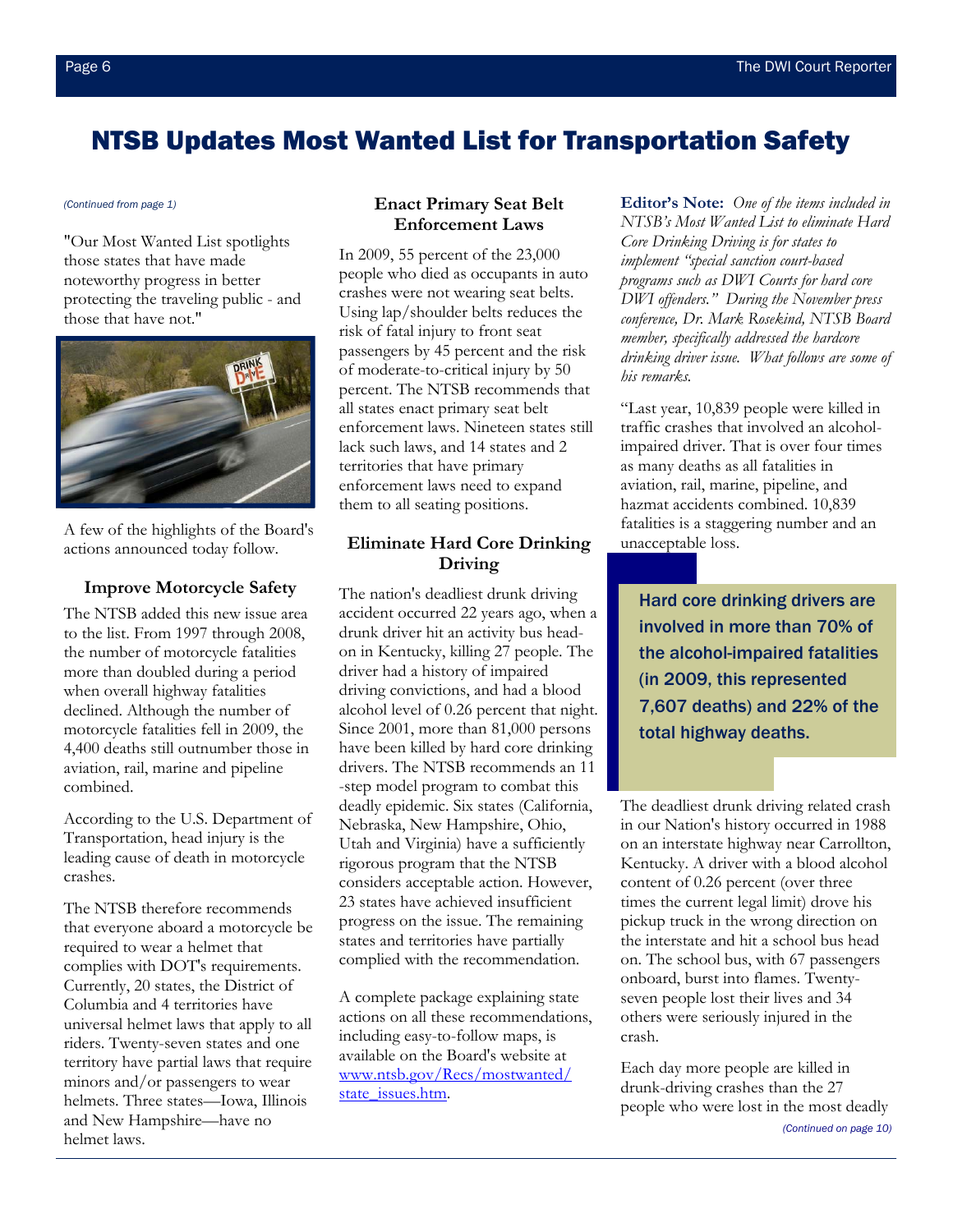### The Graduate Corner

<span id="page-6-0"></span>**Editor's Note:** *Many DWI Courts require a participant to write an essay on where they are at in their lives before they can advance to the next phase or level. What follows is such an essay. DJW* 

My name is David, and I am an alcoholic. It's become very easy to say that as the months of recovery have evolved. I have been a hard drinker for quite awhile but I have never lost a job. I have had trouble getting there, but always managed it. I started to have health problems, high blood pressure, etc, and my own doctor, who I work with, said I should cut back. Again, I was always in denial, saying I'm fine.

Over time, I required more alcohol to numb my feelings and thoughts. What little I could remember while drunk I

chose to forget. Drinking wasn't my problem, I thought, but rather a solution. Boy, was I ever so wrong! Then I started not to enjoy drinking,



but I did it anyway, out of habit. Sure I tried quitting and I made it for a few months, at the most. But it always called me back since I thought it was an easy way to escape. Then, I was

introduced to a thing called DWI Court. What the heck is that, I thought. My attorney asked if I was interested. She explained that this was a commitment. Me in a commitment?

That was a novel idea at the time. I had tried AA before, but I didn't get it. Since then, I have been in the DWI Court. It has given me that extra commitment that I needed in my life, and I mean life. I

now have a life I am proud of. I can't explain it—you just have to trust me. (Trust, that's another issue I am still working on.) You either get it or you don't. Something like being willing to quit drinking rather than having to quit.

> My sponsor said to me "Just show up to the meetings," which didn't seem to hard to do. But admitting to strangers that I am an alcoholic was. However, admitting that I was one, helped me. Telling my family

that I was an alcoholic was easier since they already knew. With the help of the DWI Court, I have taken my life back—a better life, a life of substance,

### Get the Home COURT Advantage!!

[Questions about DWI Courts? What does the research say? Find](http://www.dwicourts.org/ncdc-home/)  pictures and videos of DWI Court events. Get the latest NCDC publications or download TA forms.

Go to www.DWICourts.org for that and more!!

not substance abuse. I am not saying it was easy, no way, in fact it took awhile to get it. But you see that was the glory of it. As President F.D. Roosevelt said, if it is easy, anybody



can do it, but if it is a struggle and hardship, that is what makes it even greater. I am proud of myself. My family is proud of me. My father, God rest his soul, would definitely be

proud of me. So in conclusion, am I a changed man? Absolutely! Am I a better person? Yes. Do I believe in this program? Definitely. Do I want to drink? What kind of question is that? The answer, by the way, is no, thank you—I don't need it.

I believe it takes different experiences to help you live. I think you really never stop living and growing as a person. I know that when I do finish this program, I will be a more selfconfident man. Whenever I have an obstacle to overcome in the future, I will think back to this program and know that I can conquer it. My goal for myself is to show more love and appreciation to my friends and family for all they have done for me. I feel that I have done something great and wonderful and hope to keep it.

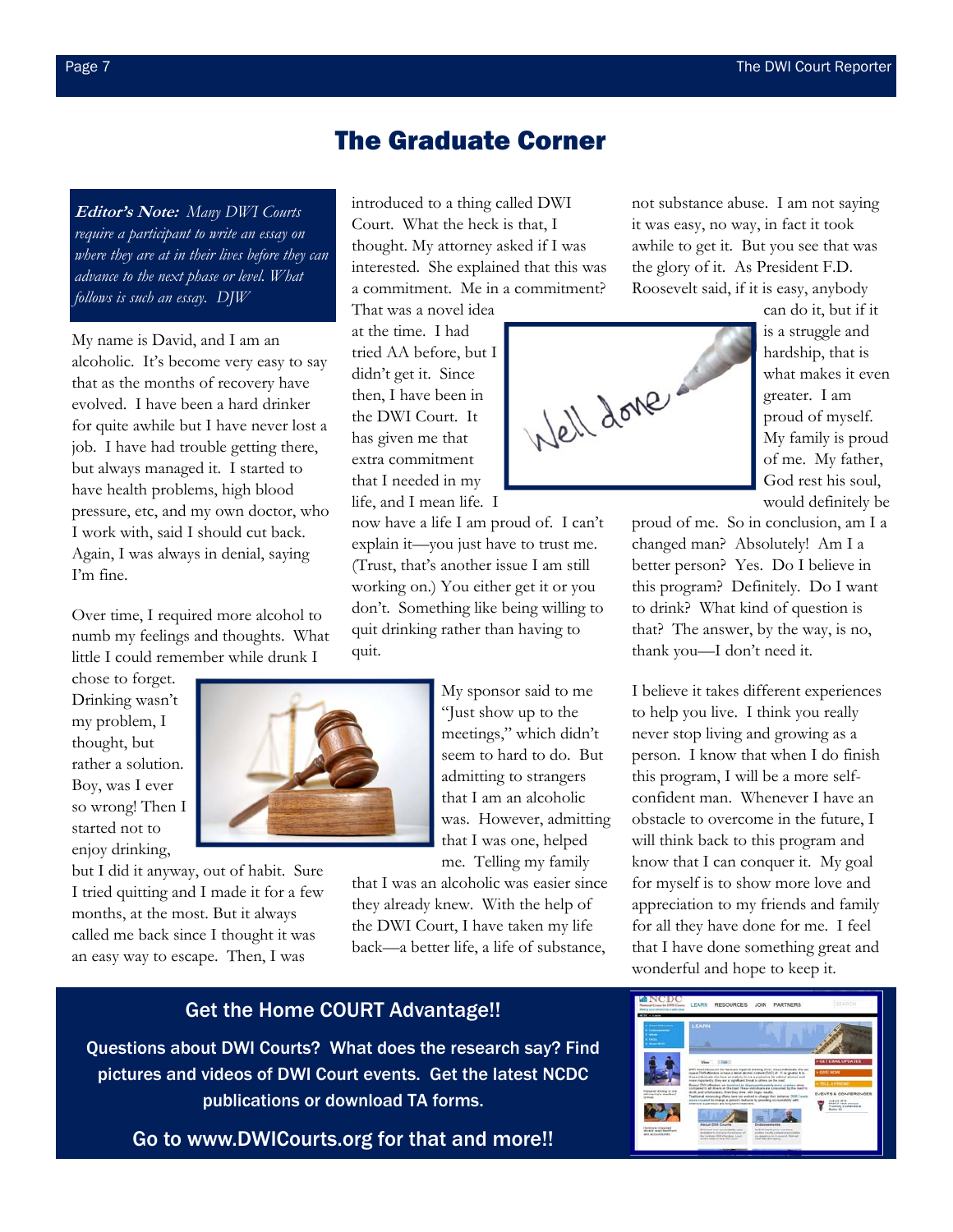# The Graduate Corner— "I'm Thankful for Being Held Accountable"

<span id="page-7-0"></span>**Editor's Note:** *The following article was published on Thanksgiving Day in the Troup County News located in LaGrange, Georgia. It was written by Phillip A. Clark. Reprinted with permission.* 

A few weeks ago, Troup County News was able to visit with Judge Jeanette Little and members of the DWI Court team, but that story did not serve up the perspective of one important element, that missing element of course, coming from the standpoint of one of the participants.

Several days ago, the Troup County News dropped by the office of Donald Wright, Coordinator of the Troup County DWI Court Program about getting an update on a grant that his office had received. While waiting, Mr. Wright gave a sweeping motion to step into his office saying that he "had a better idea."

Sitting in Wright's office was Frank Bryant, age 57, a retired Navy Veteran, and current participant of the program. After some small talk and hearing just enough to know that Bryant's story was an interesting one, it was agreed that Mr. Bryant would sit down and give us more information about his situation.

It would be a story of thanks. And the timing was perfect. After all, today is a day of thanks.

Bryant was passing through LaGrange, traveling from Virginia to Columbus, when he was pulled over by a State Trooper just as he had gotten on I-85 from the I-185 loop.

"I literally got out and put my hands behind my back. I told him I'm yours," recalled Bryant of that day in 2004.

Bryant remembered thinking just minutes before the arrest, that he knew he had a serious problem, and that he needed some serious help. Here was his opportunity.

"After serving in the Navy for 25 years, I had seen it all. I was in charge of people, and had a lot of responsibility. When I worked, I worked hard, but when I was off duty, I partied hard, and it was a lifestyle thing with me. Once you

start drinking alcohol, and you get to that level of unmanageability, you don't think anyone can hold your feet to the fire."

Even thought Bryant admits he could be a

rambunctious partier, he says alcoholism "started showing its ugly face when I retired twelve years ago."

In Bryant's words, when the State Patrolman arrested him, "he introduced me to the first day of the rest of my life."

Part of Bryant's life now, when he is not busy restoring classic boats, is in twice weekly meetings with Dr. Shannon Dunlap and Kelly Veal at Counseling Services, Inc. It is there that Bryant and others seek help from the "cunning, baffling, and powerful grip of addiction," as Dunlap refers to it.

"Addiction is a wholly powerful disease. It hijacks that part of the brain that controls sleep, sex,

production, emotion, basically all the things that non-addicts take for granted. It is very common for addicts to relapse. It is just a tenacious disease," noted Dunlap.

Bryant is a believer in the steady drumbeat of 'personal accountability' that Judge Little hears about every two weeks in DWI Court.

"Judge Little is helping us maintain order. The sanctions are hard, and the



penalties cost us time and they certainly aren't free, but without the accountability and without the order that she tries to help us keep every day, there would be

a lot of lives lost without this program. I am thankful for being held accountable," declared Bryant.

Mr. Bryant and Dr. Dunlap both agreed that addiction is an equal opportunity destroyer of lives, careers, finances and relationships. Professionals, blue collar workers, high society types, beggar man, thief...no one is immune to the stubborn sickness of addiction.

"we have clients that come through here that are ages 18 to 70. some are doctors. Some are lawyers, and some are engineers. We just had a client that is starting on a Masters in Psychology," noted Dr. Dunlap.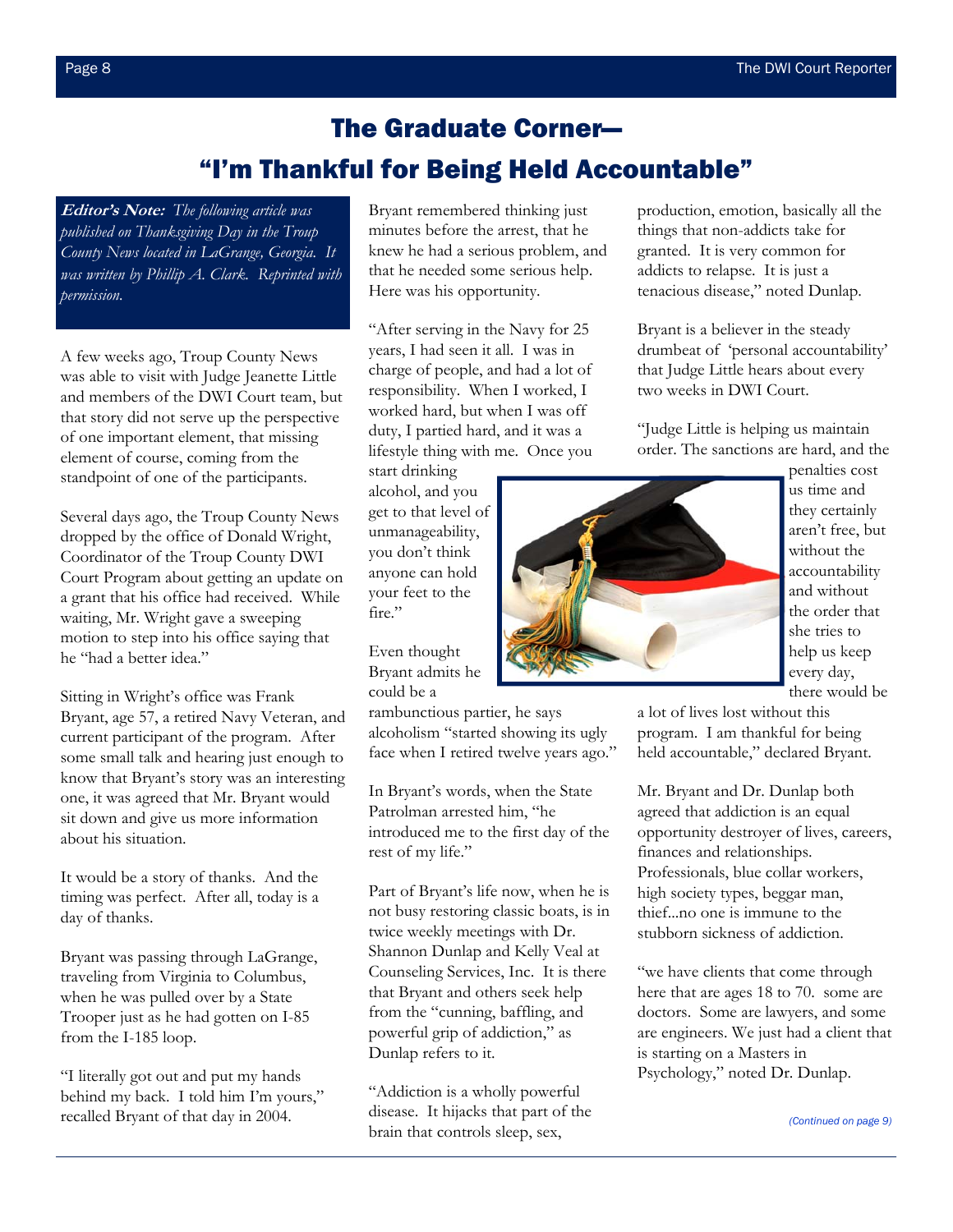# The Graduate Corner— "I'm Thankful for Being Held Accountable"

"I agree that the devil is a big part of all of this," began Mr. Bryant. "The temptation of alcohol is the devil sneaking up on you. The devil talks you into it. He will sneak up on you," Bryant recounted.

Thanks to the program that Judge Little instituted back in '04, which ironically enough was the year Bryant was stopped on the interstate, he has gradually rebuilt enough trust with his daughter that he can be a "babysitter for her kids. She trusts me to take care of them a little more each day. Before this program, I couldn't have a decent relationship."

Another enormous point of agreement with Mr. Bryant and Dr. Dunlap has to do with the fact that not every county in the state of Georgia has a DWI Court system. The option is jail, which can affect employability, finances, and relationships.

<span id="page-8-0"></span>*[\(Continued from page 8\)](#page-7-0)* faced much tougher incarceration, and incarceration is not the answer."

> Dunlap concurs: "This is not an automatic arrangement. Not everybody is cut out for it, and not everybody is entitled to it, but this program being in Troup County is such a blessing. We are also blessed that Judge Little is the leader. I have never seen anybody hold the scales like she does. And I'm not talking about just the legal part. She is a very caring and deeply empathetic person."

Ms. Veal said she is thankful and humble to be part of a program where she can witness miracles, and see families get rebuilt after tough times.

"It is extremely rewarding to me to see people get promotions, or to have a client bring their new baby by the office for us to see. We have one client that bought a motorcycle, bought a house, and is setting his

> daughter up for a trip to Hawaii. We just had a client that is getting his masters in psychology. We are a conduit for change, and lives are being saved."

> On top of all his troubles, Frank Bryant recently lost his home and all of his early possessions to a fire, but now instead of turning towards the "instant medication of alcohol, that is more

"The sanctions are hard, and the penalties cost us time and they certainly aren't free, but without the accountability and without the order that she [Judge Little] tries to help us keep every day, there would be a lot of lives lost without this program. I am thankful for being held accountable," declared Bryant.

dangerous than a loaded gun," Bryant is taking this latest setback in stride.

"I'm thankful that I have been given a second chance. I'm taking care of this out of my pocket, and I'm looking forward to a good Thanksgiving at home. I don't have anything special planned, but I do know that 'There by the grace of God go  $I$ ."

**Editor's Note:** *Have a story you want to share? Please feel free to email it to me at dwallace@dwicourts.org.* 

"What would be my status right now if I had gotten stopped a few miles from here in a county that didn't have this alternative to jail? Where would I be? Would I be dead? Would I be friendless? Would I know my daughter? More than likely I would have